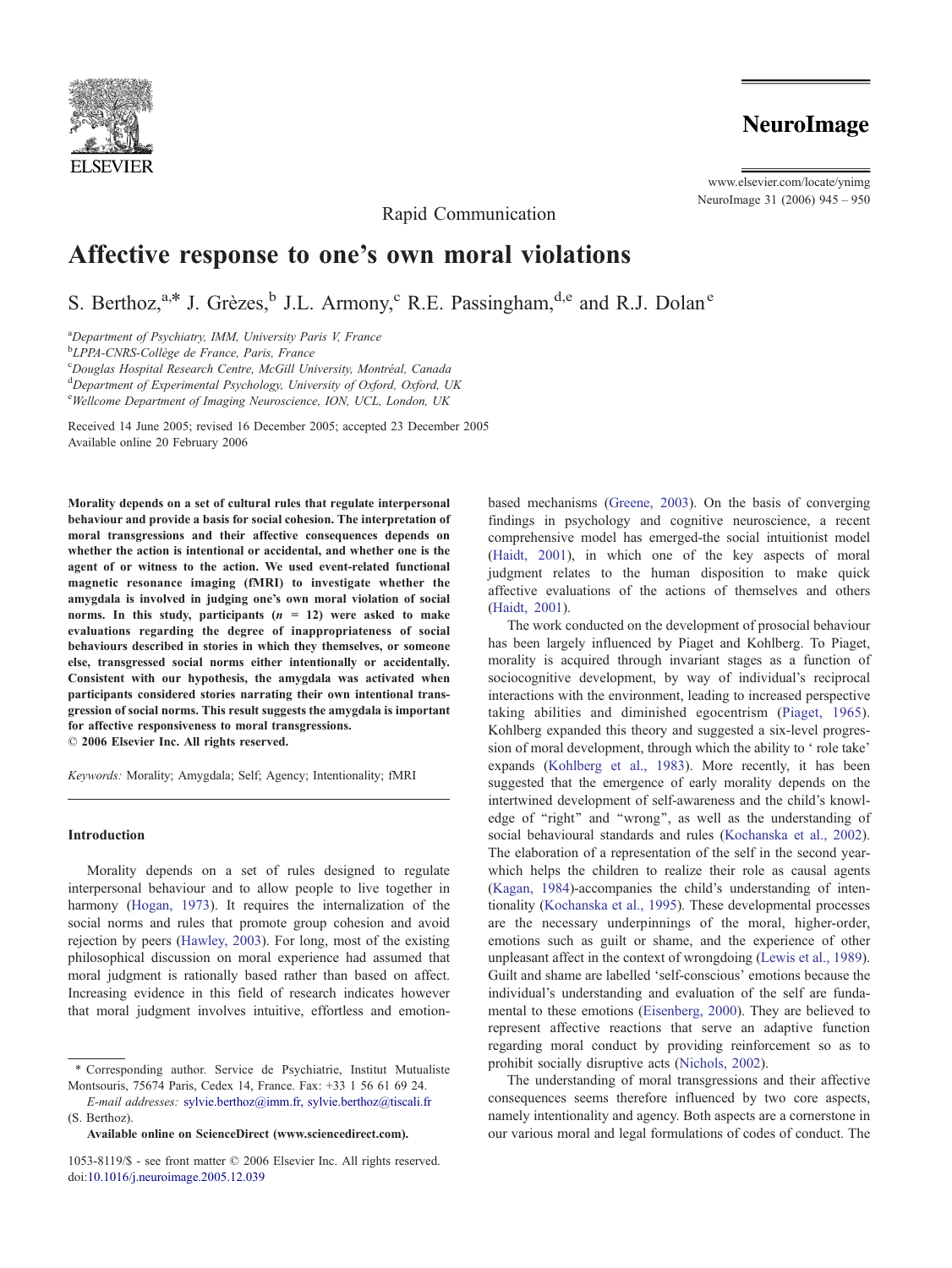individual's judgment of a transgression depends on whether the act was performed by him/herself or by somebody else ([Sokol et](#page-5-0) al., 2004). Furthermore, the affective evaluation of a social violation is categorically different if the action was intentional or accidental, even if the physical consequences were identical ([Baird](#page-4-0) and Astington, 2004). Indeed, when a transgression is intentional, only people who are able to pursue their own plans are perceived as intentional agents, and therefore seen to be responsible for their actions and to be deserving of whatever punishment our legal systems specify ([Sokol et al., 2004\)](#page-5-0).

Thus, it is reasonable to assume that the neural systems mediating the emotional evaluation of social norm's violation differ as a function of whether a transgression is intentional or accidental, and whether one is the agent of, or witness to, a social transgression. However, little is known on how moral judgements are implemented in the brain ([Casebeer, 2003\)](#page-5-0). Moreover, whereas a number of studies have identified that the medial prefrontal and orbitofrontal cortex, precuneus, superior temporal sulcus and the temporal lobes are modulated by agency and intentions in action/ movement recognition (e.g., [Farrer et al., 2003; den Ouden et al.,](#page-5-0) 2005), no previous brain imaging study has addressed these two core aspects in moral judgments.

Our working hypothesis is that the amygdala may be crucial for the evaluation of one's own social transgression ([Dolan, 2002;](#page-5-0) Ochsner, 2004). Recent animal and human studies have highlighted distinct brain areas necessary for social judgments, including networks underlying emotional processing and reasoning, notably the ventro-medial prefrontal and orbitofrontal cortex, anterior cingulate cortex, superior temporal sulcus and the amygdala ([Greene and Haidt, 2002; Adolphs, 2003\)](#page-5-0). The few neuroimaging studies that have enquired into the neural organization of moral behaviour have identified a cortico-limbic network ([Greene et al.,](#page-5-0) 2001, 2004; Moll et al., 2002a,b; [Takahashi et al., 2004\)](#page-5-0). However, this did not include the amygdala, even though the amygdala has been implicated in complex emotional and social behaviours ([Zald,](#page-5-0) 2003).

In non-human primate, amygdala lesioned monkeys were found socially uninhibited, i.e. they did not go through the normal period of evaluation of the social partner before engaging in social interactions ([Amaral et al., 2003\)](#page-4-0). In humans, the amygdala has been involved in emotional processing important for preserving one's own wellbeing, for instance in the perception of negatively and positively valenced stimuli and stimulus-affect association ([Zald, 2003\)](#page-5-0).

Given that moral transgressions expose the transgressor to criticism, rejection or other forms of punishment ([Haidt, 2001\)](#page-5-0), and that the amygdala activity appears closely tied to the context and level of aversiveness of the stimuli ([Zald, 2003\)](#page-5-0), the amygdala could be critically involved in the negative appraisal of a potential threat for the self in the context of one's own wrongdoing.

We used functional magnetic resonance imaging (fMRI) to investigate the neural networks that mediate the affective judgments associated with one's own intentional transgression of social norms. To do so, we re-analysed the data from [Berthoz et al. \(2002\)](#page-5-0) study where both the intentionality of the violation (intentional vs. accidental) and the agency (self vs. other) were manipulated. In this experiment, subjects were scanned while making evaluations regarding the degree of inappropriateness of social behaviours described in stories in which they themselves, or someone else, transgressed social norms either intentionally or accidentally. This factorial design enabled us to look specifically for activations that related to who was intentionally violating social norms.

#### Method

#### Participants

Twelve right-handed males (mean age of  $26.2 \pm 5.45$  years; range 19–37 years), free of past and present psychiatric or neurological disorder, participated in this study. Participants were required to have English as their first language. This study was approved by the Institute of Neurology Ethics Committee. Informed written consent was obtained from all subjects prior to scanning.

## Stimuli and task

A two-way factorial experimental design was applied in which Intentionality of social norms transgression (Accidental, Intentional) and Agency (Self, Other) were factors. Thus, four types of verbal material were presented. These were short stories in which the story protagonist was either 'You' (Self) or someone else (Other), and in which a description was given either of an accidental violation of social norms, or a deliberate violation. Thus, the four types of stories were:

Self-Accidental (SA): the protagonist was the self, and the violation was accidental.

Other-Accidental (OA): the protagonist was another, and the violation was accidental.

Self-Intentional (SI): the protagonist was the self, and the violation was intentional.

Other-Intentional (OI): the protagonist was another, and the violation was intentional.

Importantly, the stories for self and others were identical, except for the agent performing the action. As a result, the stories were presented twice: once with a personal reference (i.e., the story protagonist is 'You'), and once with an impersonal reference (i.e., the story protagonist is someone else). The accidental and intentional stories were also matched in that the severity of the outcome was the same. There were 20 different stories for each condition. Examples are presented below.

Self Accidental violation (SA):

Beginning of the story: 'You are invited at a japanese dinner at a friend's house'.

Ending of the story: 'You have a bite of the first course, you choke and spit out the food while you are coughing'.

Other Accidental violation (OA):

- Beginning of the story: 'Joanna is invited at a japanese dinner at her friend's house'.
- Ending of the story: 'She has a bite of the first course, chokes and spits out the food while she is coughing'.

Self Intentional violation (SI):

Beginning of the story: 'You are invited at a japanese dinner at a friend's house'.

Ending of the story: 'You have a bite of the first course, but do not like it and spit the food back into your plate'.

Other Intentional violation (OI):

Beginning of the story: 'Joanna is invited at a japanese dinner at her friend's house'.

Ending of the story: 'She has a bite of the first course, but does not like it and spits the food back into her plate'.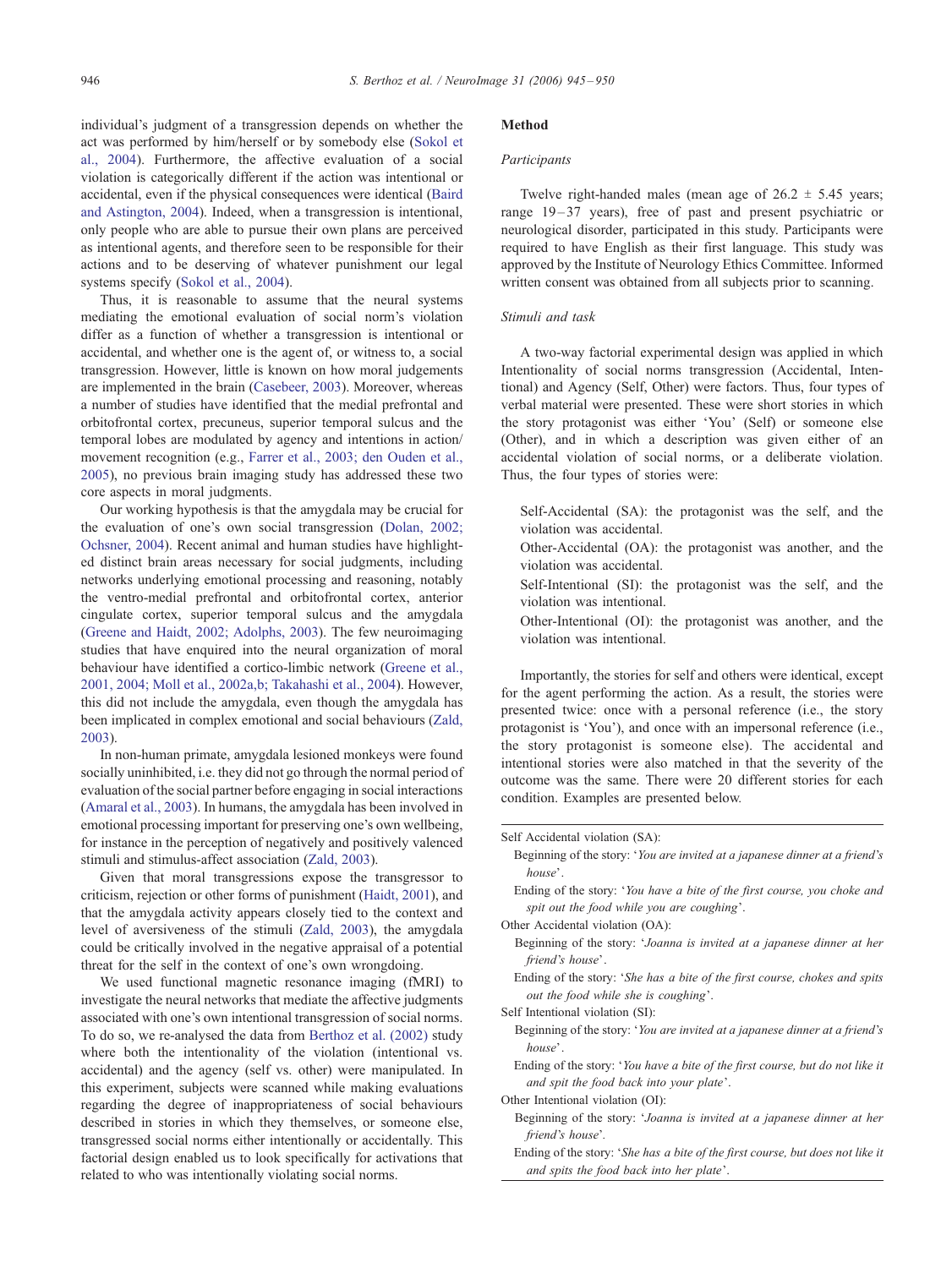All stimuli were displayed on a monitor and presented to the participant via a 45° angled mirror positioned above the head coil. This mirror was adjusted to be within the participant's field of vision without having to tilt the head. A test image was presented on the screen prior to scanning to ensure that the image was in focus and the participant could comfortably read the text. The beginning of each story was presented on the screen for 8 s, and then replaced by the end of the story for 10 s. The stories were separated by a 1-s grey screen. The stimuli were presented in a pseudo-random order, so that the same story-with either self or other as protagonist-was not presented successively.

Participants were instructed to read the text silently, and to click the response-key when they finished reading the second part of the story. They were instructed to imagine what they/the story protagonist would feel (for the stories with a personal reference and an impersonal reference, respectively) in the situation described.

After the scanning session, half of the participants rated the stories in which the protagonist was 'You' (Self), and the other half rated the stories in which the protagonist was someone else (Other). For each story they had to rate (i) how embarrassing they thought the situation to be; (ii) how inappropriate they thought the behaviour to be; (iii) how funny they thought the story to be. No difference between the personal and impersonal ratings was found. Ratings of the inappropriateness of behaviour, regardless of agency, were significantly greater for the intentional violations than for the accidental violations. Conversely, mean embarrassment ratings, regardless of agency, were significantly greater for the accidental violations than for the intentional ones. Intentional and accidental violations were rated as similarly funny. Detailed description of the validation of the material and behavioural results has been described elsewhere ([Berthoz et al., 2002\)](#page-5-0).

### fMRI procedures

Data were acquired on a 2T Siemens VISION whole-body MRI system equipped with a head volume coil. T2\*-weighted echoplanar image volumes were acquired, in an axial orientation, using the BOLD contrast. A total of 1020 images (510 images per run) were taken for each participant, each comprising a full brain volume of 40 contiguous axial slices (1.8 mm thickness). Volumes were acquired continuously with an effective repetition time (TR) of 3.04 sec. A T1-weighted anatomical MRI was also acquired for each subject.

Using statistical parametric mapping (SPM99) ([Friston et al.,](#page-5-0) 1994; Worsley and Friston, 1995), images were realigned to the first volume of each session to correct for inter-scan movement and spatially normalized to standard Talairach space using the MNI template ([Evans et al., 1994\)](#page-5-0). Finally, the images were spatially smoothed using an 8 mm (FWHM) Gaussian kernel. The evoked responses for the different experimental conditions were modelled using a boxcar of 10-s duration convolved with a synthetic hemodynamic response function (HRF). Key presses were modelled using a delta function convolved with the synthetic HRF. The movement parameters obtained from the realignment procedure were also included in the model as confounds to minimize the chances of detecting false activations due to movement artefacts.

We re-analysed the data from [Berthoz et al. \(2002\)](#page-5-0) by performing a random effects analysis using Statistical Parametric Mapping SPM2 (Wellcome Department of Imaging Neuroscience, London, UK). Images of parameter estimates for each condition of interest were created for each subject (first-level analysis), smoothed using a 6 mm (FWHM) Gaussian kernel, and flipped to be compatible with SPM2. They were then entered into a secondlevel analysis using ANOVAs with the four HRFs comprising a factor. Statistical Parametric Maps (SPMs) of the T-statistic were constructed using a generalised Greenhouse-Geiser correction. The statistical parametric maps were thresholded at  $P < 0.001$ (uncorrected for multiple comparisons), except for the amygdala, where, based on our a priori hypothesis, we used  $P \leq 0.005$ (uncorrected). An extend threshold of 10 voxels was also applied. These maps were overlaid on the MNI template and on the normalised structural images of each subject, and labelled using the atlas of [Duvernoy \(1999\).](#page-5-0)

# Results

We first analyzed the main effects of Intentionality  $[(SI + OI)]$ versus  $(SA + OA)$ ]. When Intentional transgressions were compared with the Accidental ones (Intentional > Accidental), significant differential activation was seen in left dorsolateral, superior frontal cortex, anterior cingulate gyrus, left inferior parietal cortex, left superior occipital gyrus, left amygdala, right cerebellum and bilaterally in the precuneus (exact coordinates are given in Table 1). In the inverse contrast (Accidental > Intentional), the only significant focus of differential activity was seen in the right temporal pole (see Table 1). These results are very similar to those obtained in our previous analysis ([Berthoz et al., 2002\)](#page-5-0) in which we used stories depicting a normal behaviour as the baseline condition and collapsed personal and impersonal stories. In addition, we showed amygdala activation when comparing intentional transgressions to accidental ones. The detection of amygdala activation in the present analysis may be explained by the direct comparison between conditions of interest as well as the use of SPM2.

We then calculated the main effects of Agency  $[(SI + SA)]$ versus ( $O$ I +  $O$ A)]. When transgressions performed by the Self were compared with those performed by Another (Self > Other), significant differential activation was seen in the left precuneus  $(x, y, z = -6, -54, 50, Z = 3.21)$  and the right cerebellum  $(x, y, z = 1)$ 

Table 1

Brain activity related to main effects of Intentionality (Intentional versus Accidental) of social norm's violation

| Region                                                  | Z-score | Coordinates   |              |       |
|---------------------------------------------------------|---------|---------------|--------------|-------|
|                                                         |         | $\mathcal{X}$ | $\mathcal V$ | z     |
| Intentional minus Accidental violation                  |         |               |              |       |
| Left dorsolateral prefrontal/superior<br>frontal cortex | 4.16    | $-28$         | 36           | 42    |
| Left anterior cingulate cortex                          | 4.32    | $-12$         | 56           | 8     |
| Left inferior parietal lobe                             | 3.77    | $-48$         | $-32$        | 52    |
| Left occipital superior gyrus                           | 3.92    | $-40$         | $-74$        | 32    |
| Left amygdala                                           | 3.72    | $-16$         | $-6$         | $-22$ |
| Right precuneus                                         | 3.98    | 12            | $-52$        | 50    |
| Left precuneus                                          | 3.36    | $-6$          | $-60$        | 48    |
| Right cerebellum                                        | 3.33    | 34            | $-56$        | $-50$ |
| Accidental minus Intentional violation                  |         |               |              |       |
| Right inferior temporal gyrus                           | 4.11    | 54            | $-16$        | $-16$ |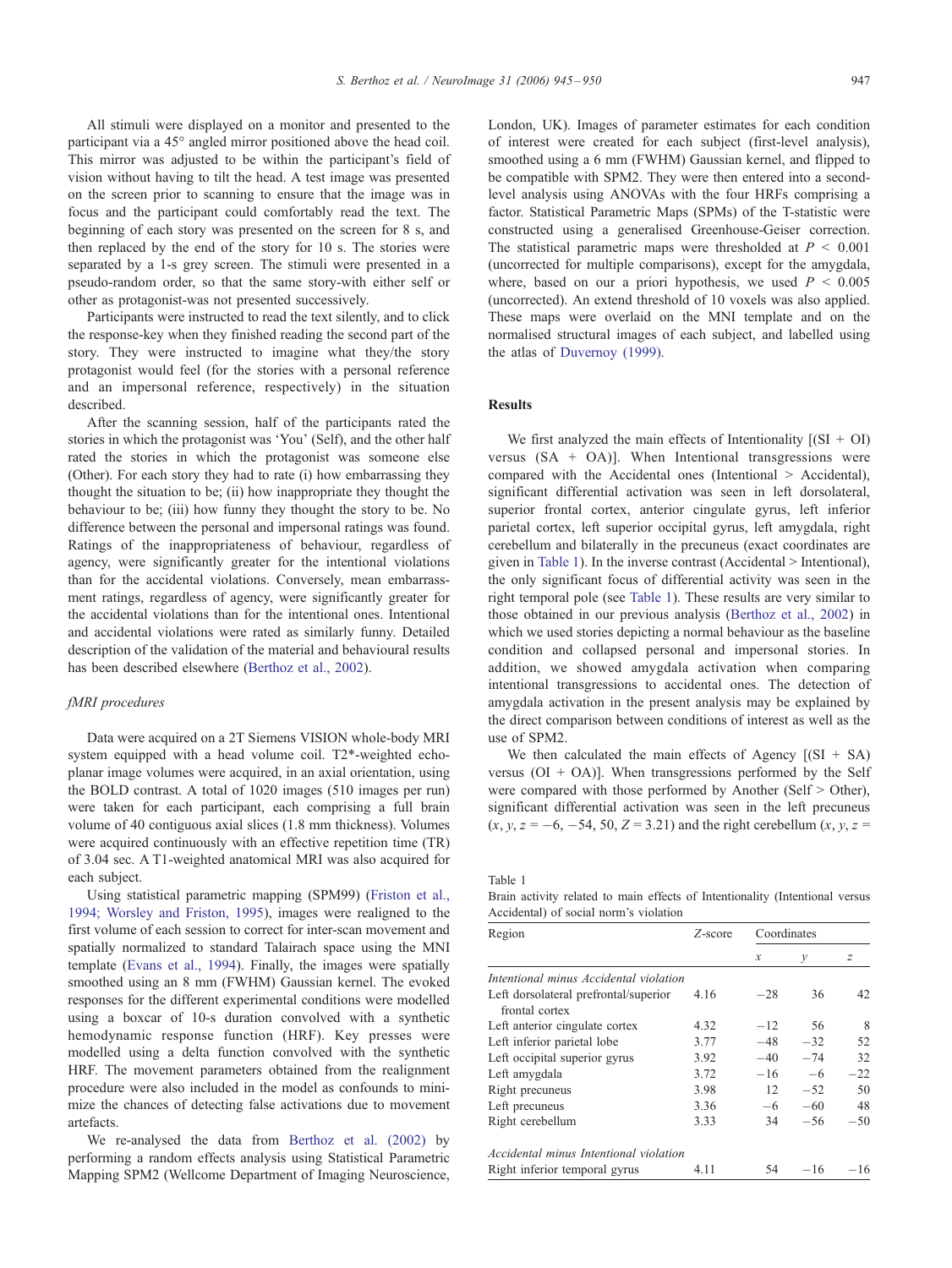



Fig. 1. Amygdala activation to one's own moral violation. (a) Statistical parametric map, overlayed onto the canonical MNI brain, showing the voxels within the amygdala where a significant interaction between Intentionality in violating social norms and Agency was observed  $(P \leq$ 0.005); (b) Parameter estimates of the local maxima in the right amygdala  $(x, y, z = 22, -2, -26)$  show greater response when the social violation was performed by the self and was intentional, as compared to the other conditions. C.I.: Confidence Interval.

Accidental

32,  $-76$ ,  $-30$ ,  $Z = 3.47$ ). In the opposite comparison (Other > Self), no significant difference of activation was detected.

In order to identify brain areas specifically activated when evaluating self involvement in intentional violation of social norms, the following contrast [(SI-OI)-(SA-OA)] was calculated. This interaction revealed significant bilateral amygdala activation (Right amygdala,  $x, y, z = 24, -4, -26, Z = 2.78, P = 0.003$ ; Left amygdala,  $x, y, z = -10, -2, -24, Z = 2.90, P = 0.002$ ; see Fig. 1a). A post hoc exploration of the parameter estimates showed that this effect was driven by a greater response to Self Intentional violation as compared to all other conditions (see Fig. 1b). The only region that showed greater activation, at a threshold set to  $P \leq 0.001$ , was the right dorsolateral prefrontal cortex  $(x, y, z = 28, 42, 26, Z = 3.49)$ .

To identify brain areas specifically activated when evaluating self involvement in accidental violation of social norms, the following contrast  $[(SA - OA) - (SI - OI)]$  was calculated. This interaction revealed significant increased activation in the left parieto-occipital fissure  $(x, y, z = -14, -70, 30, Z = 3.43)$  and the left cerebellum  $(x, y, z = -6, -46, -46, Z = 3.51)$ .

## Discussion

The aim of the study was to specifically investigate whether amygdala activity is modulated by intentionality and agency in the perception of the transgression of social norms. The neural systems supporting the processing of intentional and accidental transgressions of social norms (relative to normal social behaviours), regardless of agency, have been discussed elsewhere ([Berthoz et](#page-5-0) al., 2002; see also [Greene and Haidt, 2002;](#page-5-0) and [Casebeer, 2003](#page-5-0) for a review on the brain areas involved in moral cognition). Here we focused on the interaction between intentionality and agency in the factorial design.

Our critical finding was enhanced activity in the amygdala when participants were presented with stories that narrated their own intentional violation of social norms. Our factorial design, which manipulated both the intentionality of the violation (intentional vs. accidental) and the agency (self vs. other), made possible to identify brain areas specifically activated when evaluating self involvement in intentional violation of social norms. This analysis revealed greater amygdala activation in response to Self Intentional violation as compared to all the other experimental conditions.

The amygdala is a crucial part of the neural circuitry by which stimuli trigger emotional responses that reflect an appraisal of value ([Adolphs, 1999; Dolan, 2002\)](#page-4-0). This is true whether the stimuli are social ([Aggleton and Passingham, 1981; Meunier et al.,](#page-4-0) 1999) or not ([LeDoux, 2000\)](#page-5-0), and whether the stimuli are visual, auditory or verbal ([Zald, 2003\)](#page-5-0). The emotional responses could serve to modulate and bias behaviour, depending on the appraised valence of the stimuli ([Dolan, 2002\)](#page-5-0). The amygdala is also known to play a role in perceiving other people's emotional states ([Adolphs, 2003; Nishijo et al., 2003; Zald, 2003\)](#page-4-0). Given the amygdala's hypothesized role in emotional evaluation, it seems reasonable to suggest that it is the subjective emotional response that produces the amygdala activation in the present study. Indeed, the participants had to imagine what they/the story protagonist would feel in the situation described.

It has been documented that the intensity of affective responses directly relates to the magnitude of the amygdala activity ([Zald,](#page-5-0) 2003). However, the question arises as to why the emotional response was enhanced when subjects evaluated their own intentional transgression of social norms as compared to the other experimental conditions. One possible explanation relies on the putative functions of the amygdala in associations based on reward and punishment ([Rolls, 2000\)](#page-5-0) related to the anticipation of an aversive event ([Zald, 2003\)](#page-5-0). In the present study, the affective evaluation of one's own intentional transgression (i.e., I hurt you purposely) could elicit the anticipation of possible punishment as a consequence of one's own immoral behaviour. In contrast, no punishment is expected if the violation is unintended, as the transgressor usually makes clear that they acknowledge that his/her behaviour has affected the wellbeing of another so as to restore the social relationship ([Keltner, 1995\)](#page-5-0). Similarly, no personal punishment is expected when the observer witnesses others violating social norms.

However, additional measurements of the emotional response elicited by the different experimental conditions, such as selfreported feelings and galvanic skin response, are required to adduce some support for this interpretation. One limitation of the present study is that, after the scanning session, half of the participants ( $n = 6$ ) rated the personal stories (SA and SI), whereas the other half rated the impersonal stories (OA and OI). This procedure prevented us from analysing whether differences in amygdala activation were correlated with the strength of embarrassment and inappropriateness associated with the different conditions.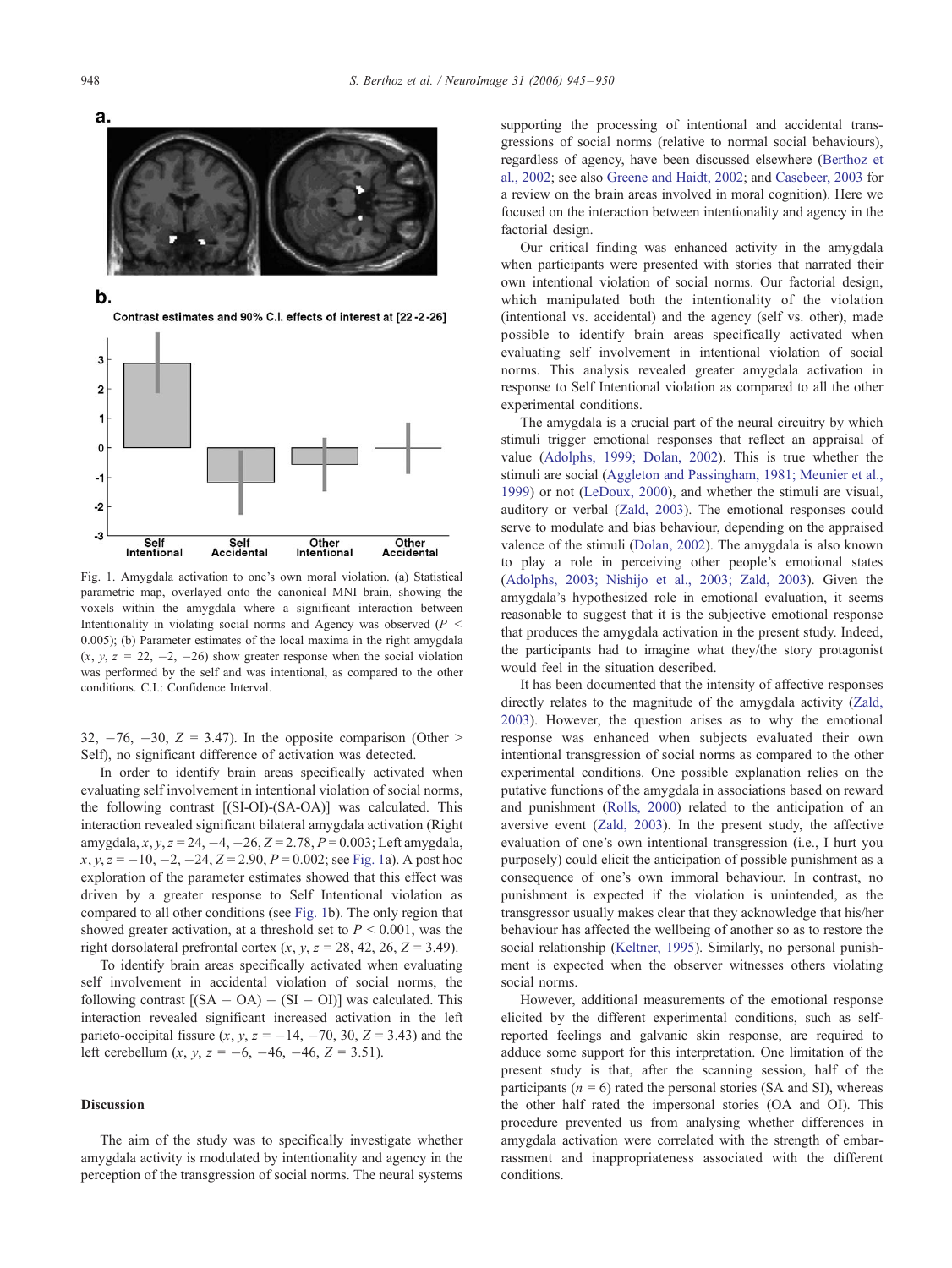<span id="page-4-0"></span>The fact the amygdala was activated for intentional violation by the self alone, is consistent with the view that this structure is involved in emotional processing important for personal welfare, as in the perception of emotionally salient stimuli and stimulus-affect contingencies (Adolphs, 2003; Dolan, 2002). Thus, the present results further emphasize the role of the amygdala in weighing the consequence of one's own intentional action for the sake of one's own wellbeing. The previous neuroimaging studies on the neural correlates of morality did not address the influence of intentionality and agency, which are two core aspects in moral judgment (e.g., [Greene et al., 2001; Moll et al., 2002a,b\)](#page-5-0). For example, in [Moll et al.](#page-5-0) (2002b) study, the subjects were instructed to read emotional unpleasant moral and non moral statements and to covertly judge them as being either right or wrong. However, these instructions did not require reference to the subject's own behaviour. This may explain why the amygdala was not activated in the moral judgement condition, even though the stimuli were rated as emotionally evocative. More recently, these authors ([Moll et al., 2005\)](#page-5-0) found amygdala activation when comparing statements evocative of pure disgust (e.g., 'One night you were walking on the street. You saw a cat eating its own excrement') to indignation (e.g., 'You went with a friend to a restaurant. When you passed the kitchen, you saw rats in the pans'). Although the statements had a personal perspective ('You'), the participants were passive observers rather than being the agent of intentional social transgressions.

Further studies are needed to decide whether the amygdala activation found in the present study in Self Intentional condition reflects the anticipation of punishment.

A second possible explanation relies on the possible induction of negative self-conscious moral emotions, i.e. guilt and/or shame. These moral emotions are closely linked to the issue of intentionality and agency. Both emotions involve a sense of responsibility, the feeling that one has violated a moral standard, and would help to undercut immoral behaviour ([Eisenberg, 2000\)](#page-5-0). In developmental and social psychology, guilt often refers to regret over wrongdoing ([Eisenberg, 2000\)](#page-5-0). Guilt is a higher-order, moral emotion considered to arise from the self's negative evaluation of one's own behaviours or transgressions. It has been defined as an uncomfortable feeling resulting from the commission or contemplation of a specific act that is contrary to one's internalized standards of conduct; it requires reparative action for the harm done to another so as to alleviate the uncomfortable feeling (distress) ([Robertson, 1994\)](#page-5-0). The guilty actor accepts the responsibility for a behaviour that violates internalized standards or causes another's distress and desires to make amends or punish the self ([Eisenberg, 2000\)](#page-5-0). Shame also arises from concerns about the effects of one's behaviour on others, and guilt and shame often co-occur ([Eisenberg, 2000\)](#page-5-0). However, whereas guilt would involve the desire to undo aspects of behaviour, shame would be associated with the desire to undo aspects of the self ([Niedenthal et](#page-5-0) al., 1994), which may explain that guilt is viewed as the more moral emotion of the two ([Eisenberg, 2000\)](#page-5-0).

In any case, as a result of morally wrong action, one is prone to analyse one's own behaviour and blame oneself. In the present study, the evaluation of one's own transgression induces the inference that one is responsible for the fact that the injured party will experience negative affect, and this in turn will evoke feelings of guilt. These associations are not provoked by the other experimental conditions. Interestingly, it has been recently documented in young children that guilt relates positively to the development of self at 18 months and to moral self at 56 months (although other theorists see guilt as developing much later), and

that proneness to guilt serves to inhibit children's tendency to violate rules ([Kochanska et al., 2002\)](#page-5-0). Whether the amygdala is important for the development of prosocial behaviour and moral concerns still has to be determined. Further studies will be needed to refine the understanding of the role of the amygdala in various moral emotions as regard to agency such as guilt, shame, jealousy or even pride.

Finally, the present study also provided evidence that discrete prefrontal cortical regions may be differentially involved in various aspects of social reasoning. The orbitofrontal, the medial and ventromedial prefrontal cortex have been consistently involved in moral decision-making, such as in ethical decision-making ([Hee](#page-5-0)keren et al., 2003) or in the appraisal of moral violations ([Berthoz et](#page-5-0) al., 2002; Greene et al., 2001,2004; Heekeren et al., 2005; Moll et al., 2002a,b, 2005). The present result of enhanced activity in the dorsolateral prefrontal cortex in response to Self Intentional violation is consistent with the results of other studies that reported dorsolateral prefrontal cortex activations in response to Self intentional immoral behaviour, i.e. voluntary lying or feigning memory loss ([Lee et al., 2002; Phan et al., 2005\)](#page-5-0). Additional studies, specifically designed to address the differential roles of the dorsal medial, dorsal lateral and ventral medial prefrontal cortex should help us to better understand whether similar or different frontal sub-regions are being recruited in various self-referential and social-cognitive processing.

In conclusion, the results provide striking evidence of amygdala involvement in the affective response to one's own moral transgressions. Moreover, this study provides additional support for the amygdala's critical role in human social cognition. To date, most studies have highlighted the role of the amygdala in making inferences regarding the mental states and/or intentions of others, as for example in processing facial expressions, or making judgments about approachability and trustworthiness. The present finding of its involvement in self evaluation in relation to social norms suggests the amygdala may also be critical for learning socially appropriate behaviour, given that social norms vary across cultures and are learned.

### Acknowledgments

This work was supported by a program grant to J.G, R.E.P and R.J.D. from the Wellcome Trust and S.B. was funded by the Fyssen foundation.

#### References

- Adolphs, R., 1999. Social cognition and the human brain. TICS 3,  $469 - 479.$
- Adolphs, R., 2003. Is the human amygdala specialized for processing social information? Ann. N. Y. Acad. Sci. 985, 326 – 340.
- Aggleton, J.P., Passingham, R.E., 1981. Syndrome produced by lesions of the amygdala in monkeys Macaca mulatta. J. Comp. Physiol. Psychol. 95, 961 – 977.
- Amaral, D.G., Bauman, M.D., Capitanio, J.P., Lavenex, P., Mason, W.A., Mauldin-Jourdain, M.L., Mendoza, S.P., 2003. The amygdala: is it an essential component of the neural network for social cognition? Neuropsychologia 41, 517 – 522.
- Baird, J.A., Astington, J.W., 2004. The role of mental state understanding in the development of moral cognition and moral action. New Dir. Child Adolesc. Dev. 103, 37 – 49.